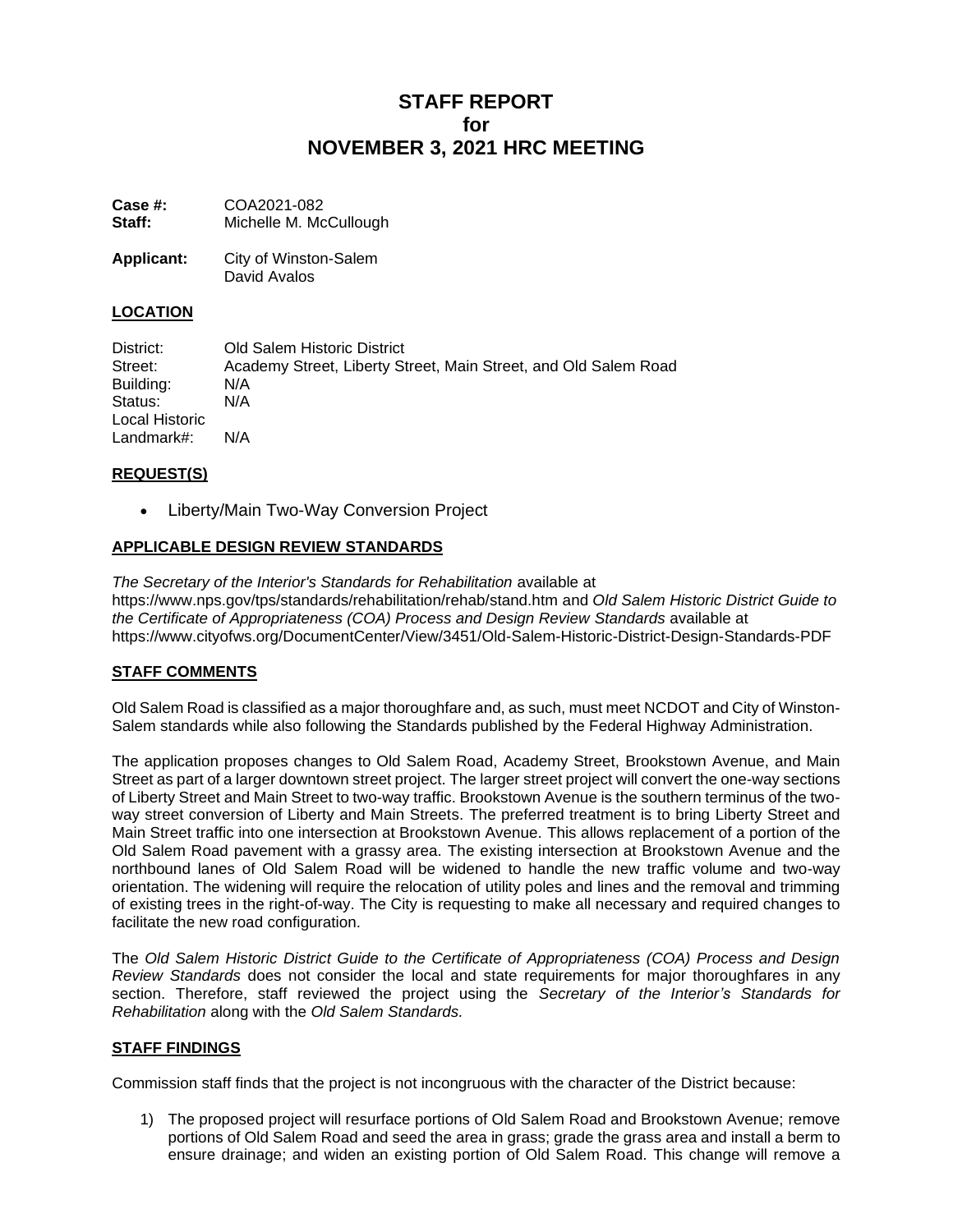major incongruous feature, the roadway, and place the area back into a use that requires minimal change to the defining characteristics of the site and environment. (Secretary's Standards, Rehabilitation, Standards 1 and 2)

- 2) The proposed work includes the relocation of five existing utility poles. The new poles will require the trimming of two existing trees and removal of four trees: two American Beech, one Silver Maple, and one Green Ash. The Green Ash tree is in a state of decline and infested with the Emerald Ash Borers. The City's Urban Forester has stated that due to the Emerald Ash Borers, the tree will not likely survive another growing season. The Silver Maple is in moderate health. However, it has dead limbs in the crown and decay fungus. The City's Urban Forester states that given the species characteristics, current condition, and excavation/construction to take place within its immediate environment, this tree is a good candidate for removal. The two American Beech trees were found by the City's Urban Forester to be in good condition and growing with vigor. However, the road widening, and utility pole relocation could compromise the root systems and will almost certainly submit their crowns to harsh utility pruning in the future. The utility lines cannot be relocated underground because such a major project would affect all vegetation and other features in the right-of-way, which would disturb the historic character that exists on the east side of Old Salem Road. (*Significant Landscape Features,* Old Salem Standard 4 and *Public Rights-of-Way*, Old Salem, Standard 8)
- 3) The proposed project includes new standard traffic signs that meet NCDOT Standards. The proposed new signs are metal and will be installed on posts that are typically 10' in height. They vary in size, with the largest being a triangular sign that is 36" x 36" x 36". The sheen to be applied to each sign meets the NC DOT, Division of Highways, Transportation Mobility and Safety Standards for retroreflective sign sheeting. The material, size, scale, typeface and character are appropriate for the major thoroughfare. The signage is not obtrusive, and it does not cover any building facades, significant architectural features, or block streetscape views. The signage is removable, and the posts relate to the sign and type of street. (*Signage,* Old Salem Standards 2, 3, 4, 5, and 9)
- 4) The proposed project installs a new brick sidewalk on the south side of Brookstown Avenue from Liberty Street to Main Street. The brick will be Pathway Autumn (rumbled), which was approved by the Commission and used recently in the Old Salem Infrastructure project. The new curbing will be concrete and differentiated from the historic granite curbing. (*Public Rights-of-Way,* Old Salem Standard 6)
- 5) The proposed project installs new pedestrian signals at the intersection of Academy Street and Old Salem Road. The new signals will be black-painted metal. The pedestrian signals and pushbuttons will be located on a combination of existing or replaced wooden utility poles or on new metal poles. The Type I pushbutton pole will be 5' high. The Type II pedestrian signal pole will be a minimum of 7' and a max of 10' to the base of the signal heads. The signal head will add another 3' to the total height. The square base will measure 13.75" x 13.75" and will be 15" high. The signals are being installed to provide the necessary pedestrian safety to cross the busy intersection. The signals will not be installed on any historic structures and will not affect the character defining features of the District. The signals will be painted black to make them as unobtrusive as possible. (*Safety, Accessibility, and Code Requirements,* Old Salem Standards 1 and 6)

#### **STAFF RECOMMENDATION**

Based on the preceding findings, staff recommends that the Commission approve COA2021-082 on Academy Street, Liberty Street, Main Street, and Old Salem Road, located in the Old Salem Historic District, with the following conditions: